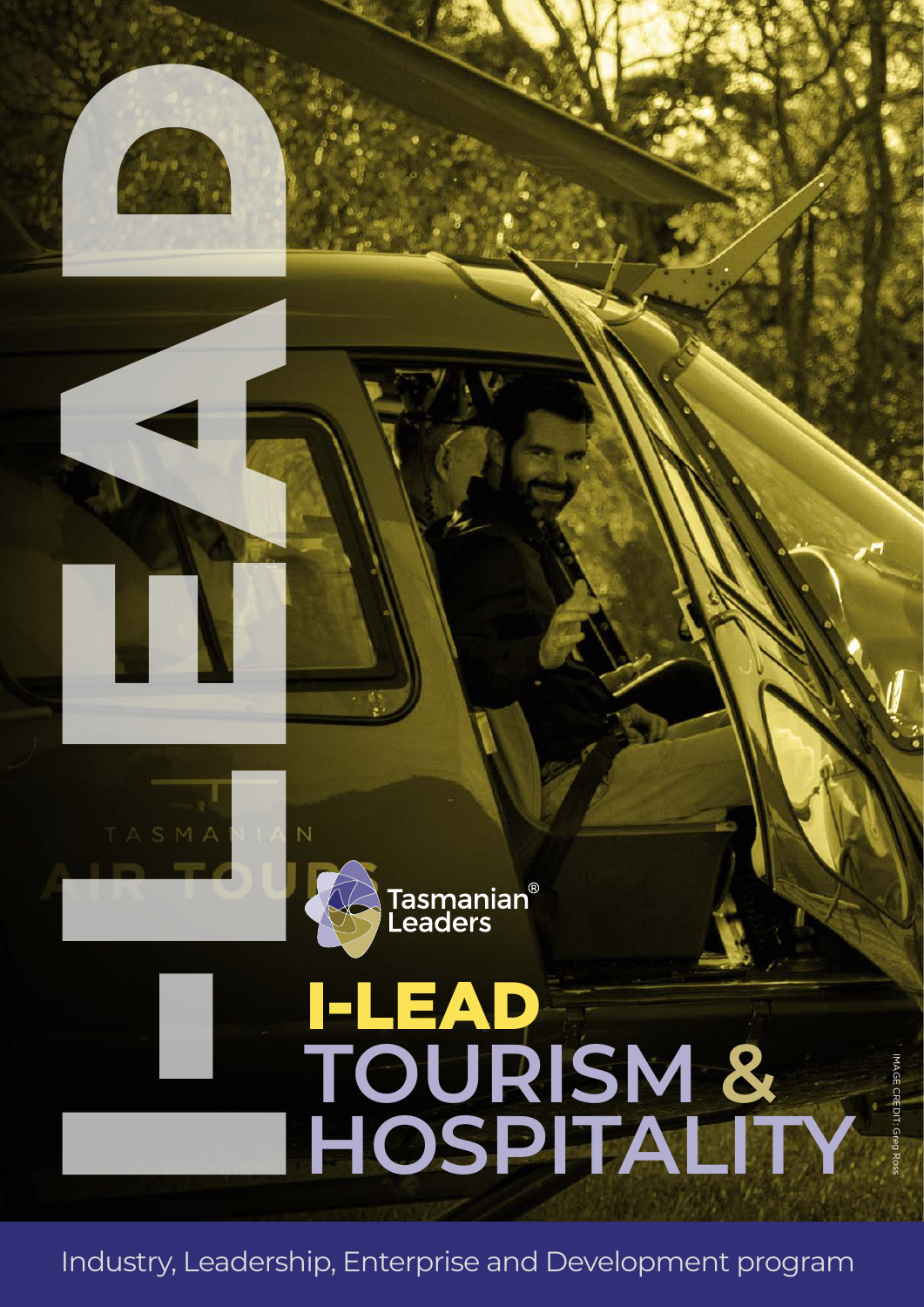### There has never been a better time to invest in your leadership development as tourism and hospitality businesses across Tasmania continue to adjust to the ongoing impacts of Covid-19.

Tasmanian Leaders' high-impact Industry, Leadership, Enterprise and Development (I-LEAD) program can be part of the solution and is currently inviting applications from Tasmania's tourism and hospitality sector.

This is a unique opportunity to increase your leadership capacity and business acumen against a backdrop of uncertain economic conditions. It will suit emerging and established leaders from both large and small businesses.

**I-LEAD Tourism & Hospitality** will be delivered across eight sessions, between August and September, commencing and concluding with a full day in-person event in both Launceston and Hobart, respectively. In between, participants will attend six **Wednesday morning** sessions delivered online.

The weekly rhythm enables participants to apply learnings between sessions including new behavioural choices, and to test previously held assumptions, as their learnings become integrated. While the online components minimise disruption to participants work flow.

Content will be delivered by Tasmanian Leaders expert facilitators alongside industry professionals to provide expertise in three key areas:

### Personal Leadership

- Self-awareness to better understand self and others within and external to the business
- Clarity of purpose and alignment with strategic direction of the leader and the business

### Strategic Leadership

- Personal and business resilience to manage uncertain environments and economic conditions
- Strategic foresight to inform better business planning and long-term goals

### Business Leadership

- Driving efficiency and innovation to ensure market relevance and profitability
- Developing relevant networks to drive business viability and growth

# Outcomes

#### **By the end of the program participants can:**

- Better understand themselves as leaders
- Think strategically to manage growth and disruption
- Have a wider network of relevant industry peers
- Be inspired to lead beyond self for the greater good of Tasmania's tourism and hospitality industry

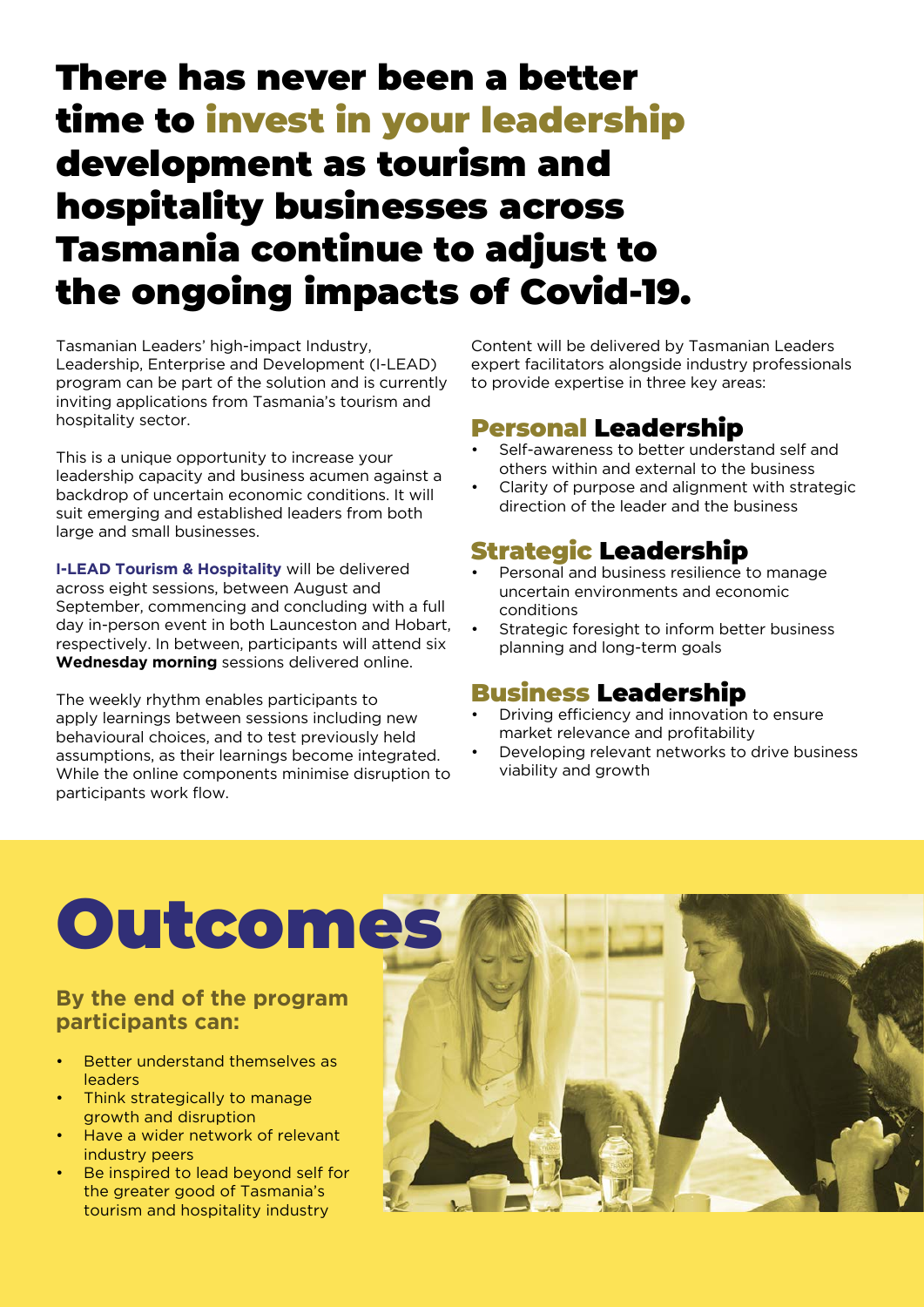

# Who should join?

Emerging and established leaders working in the tourism and hospitality industry in Tasmania.

It will most benefit those with management experience and a strong drive to achieve more for themselves, their business, and the industry.

## Selection criteria

I-LEAD participants must demonstrate leadership ability and a commitment to lead the industry forward.

#### **Registration will be successful based on meeting the following criteria:**

- Employment in, or ownership of, a Tasmanian tourism or hospitality business
- Commitment to participate in the program and work with, learn from, and share with others
- Potential to contribute to the tourism and hospitality industry and Tasmania on graduation from the program
- Demonstrated leadership experience or ambition, and achievement to date

I found I-LEAD to be an extremely beneficial program to gain insights in to my own decision making and leadership style. The program uses up to date and well researched components that are relevant to improving your management style but also helps you to be a better person. It gave me confidence and allowed me to network with an amazing group of people who many are now friends for life!"

#### Bianca Welsh

Co-Owner, HR & Restaurant Manager: Stillwater Restaurant, Seven Rooms and Black Cow Bistro